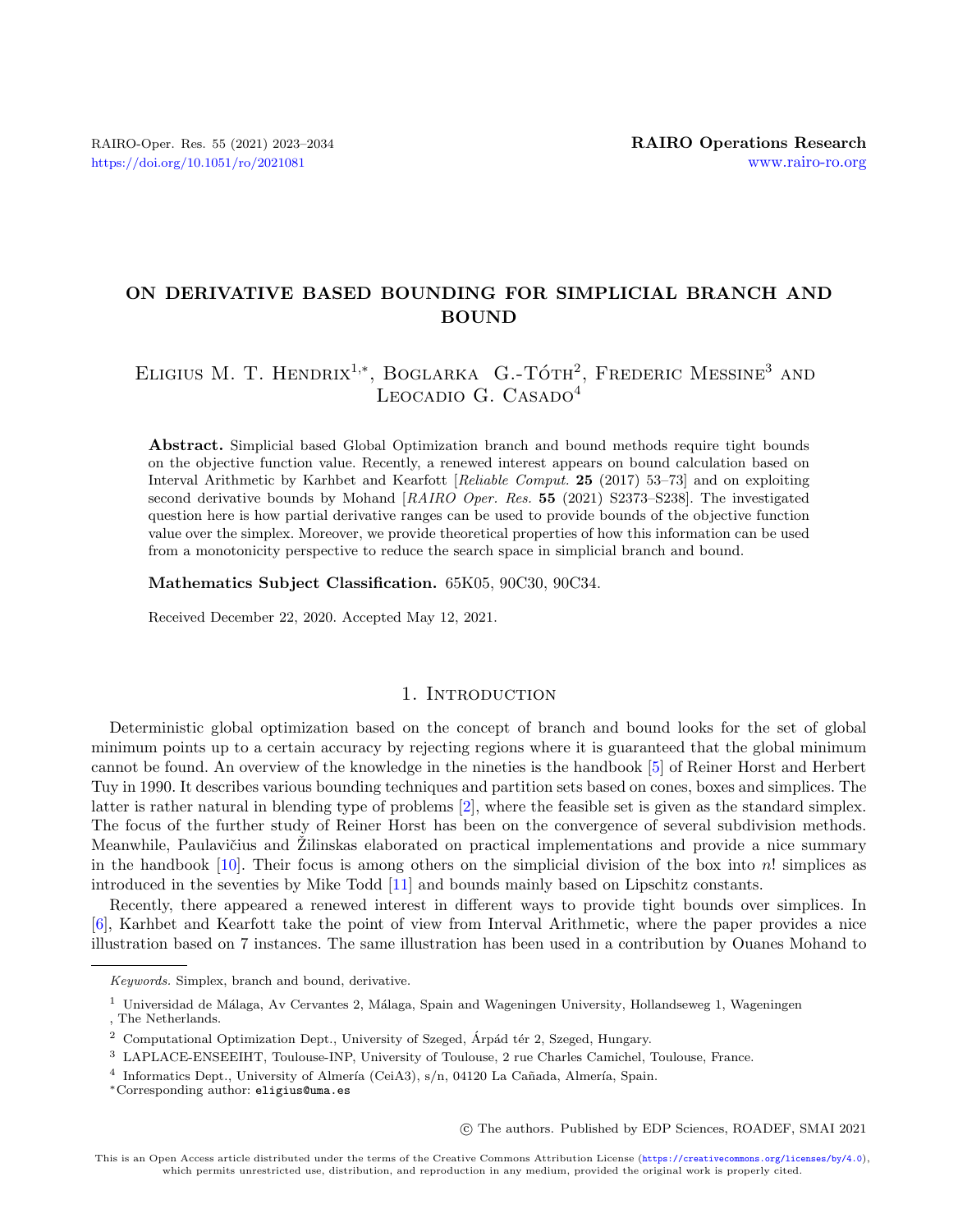this journal [\[9\]](#page-11-5), that studies different ways to use a bound on the second derivative to create objective function bounding over a simplex.

As we have been working on simplicial bounds for some time, our curiosity is how first derivative ranges can be used to create objective function bounds over the simplex and how the different ways compare to earlier results for the 7 instances. The rest of this paper is organised as follows. Section [2](#page-1-0) describes the mathematical question and instances we are investigating. Section [3](#page-2-0) describes several ways to derive bounds of a function over a simplex based on derivative ranges. Section [4](#page-7-0) describes how monotonicity considerations may play a role for practical simplicial branch and bound algorithms. Section [5](#page-10-0) describes the findings of our investigation.

# 2. Mathematical description of the question

<span id="page-1-0"></span>One of the questions in simplicial branch and bound algorithms as outlined in [\[10\]](#page-11-2) is how to obtain good bounds over the simplicial partition set. Let  $f : \mathbb{R}^n \to \mathbb{R}$  be a twice continuously differentiable function over a simplicial set. Let  $\mathcal{V} = \{v_0, v_1, \ldots, v_n\}$  be a set of  $n+1$  affinely independent vertices of  $n$ -simplex  $\Delta = \text{conv}(\mathcal{V})$ . Let the function range be denoted by  $[f^*,\overline{f}] := [\min_{x \in \Delta} f(x), \max_{x \in \Delta} f(x)]$ . Then, the question posed in [\[6,](#page-11-4)[9\]](#page-11-5) is to find a sharp enclosure  $\mathbf{F} \supset [f^*, \overline{f}].$  Considering the minimization of function f, our question will focus on finding a tight lower bound  $\varphi \leq f^*$ .

We also introduce the minimum enclosing box  $X = [\underline{x}, \overline{x}] \supset \Delta$ , given component-wise by  $\underline{x}_i = \min_{v \in \mathcal{V}} v_i$  and  $\overline{x}_i = \max_{v \in V} v_i$ . For the notation, we will use as much as possible the index i for the component and index j for an element of a set when necessary. The set of vertices of the box X are denoted by  $\mathcal{W}$ , *i.e.* 

$$
\mathcal{W} := \{ w \in X \mid w_i = \underline{x}_i \text{ or } w_i = \overline{x}_i, i = 1, \dots, n \},
$$

and we use w for any vertex of X. Our specific question is what happens when the function values at the vertices are available, but also the gradient range defined by  $[\nabla f, \overline{\nabla} f]$ . Karhbet and Kearfott [\[6\]](#page-11-4) discuss some variants for the enclosure F taking derivative bounds over box X rather than simplex  $\Delta$ . Our focus is on how this information can be used to provide a lower bound  $\varphi \leq f^*$ . We will describe various methods in Section [3](#page-2-0) and illustrate them on the instances introduced in [\[6,](#page-11-4) [9\]](#page-11-5).

## 2.1. Illustrative instances

In total 7 instances where introduced based on 3 different 2-dimensional functions and varying vertex sets.

$$
- f_1(x) = x_1^2 + x_2^3, \nabla f_1(x) = (2x_1, 3x_2^2)^T, \ H_1(x) = \begin{pmatrix} 2 & 0 \\ 0 & 6x_2 \end{pmatrix}, \text{ convex for } x_2 \ge 0.
$$
  
\n
$$
- f_2(x) = \frac{1}{4}x_1^2 + x_1 + x_2 + \frac{1}{4}x_1x_2 + \frac{1}{4}x_2^3, \ \nabla f_2(x) = (1 + \frac{1}{2}x_1 + \frac{1}{4}x_2, 1 + \frac{1}{4}x_1 + \frac{3}{4}x_2^2)^T,
$$
  
\n
$$
H_2(x) = \begin{pmatrix} \frac{1}{2} & \frac{1}{4} \\ \frac{1}{4} & \frac{3}{2}x_2 \end{pmatrix}, \text{ convex for } x_2 \ge \frac{1}{12}.
$$
  
\n
$$
- f_3(x) = \frac{1}{4}x_1^2 + x_1 + x_2 + \frac{1}{4}x_1x_2 + \frac{1}{2}x_2^2, \ \nabla f_3(x) = (1 + \frac{1}{2}x_1 + \frac{1}{4}x_2, 1 + \frac{1}{4}x_1 + x_2)^T,
$$
  
\n
$$
H_3(x) = \begin{pmatrix} \frac{1}{2} & \frac{1}{4} \\ \frac{1}{4} & 1 \end{pmatrix}, \text{ convex.}
$$

It is typical that the introduced polynomial functions in paper [\[6\]](#page-11-4) which focuses on Interval Arithmetic have fractional coefficients which can be represented exactly in a computer. This means that function evaluations are also exact, when points (vertices) are evaluated with the same property. We can observe this effect when we consider the data in Table [1.](#page-2-1) Up to the last instance, all vertices are numbers represented exactly in a computer and likewise the minima over the simplices.

We first determined analytically the derivative ranges over the enclosing box  $X$ . One can observe that apart from the first instance, all functions are monotonic over the corresponding simplex  $\Delta = \text{conv}(\mathcal{V})$  given in Table [1.](#page-2-1) This implies there is no interior minimum point. However, one cannot conclude from the enclosures of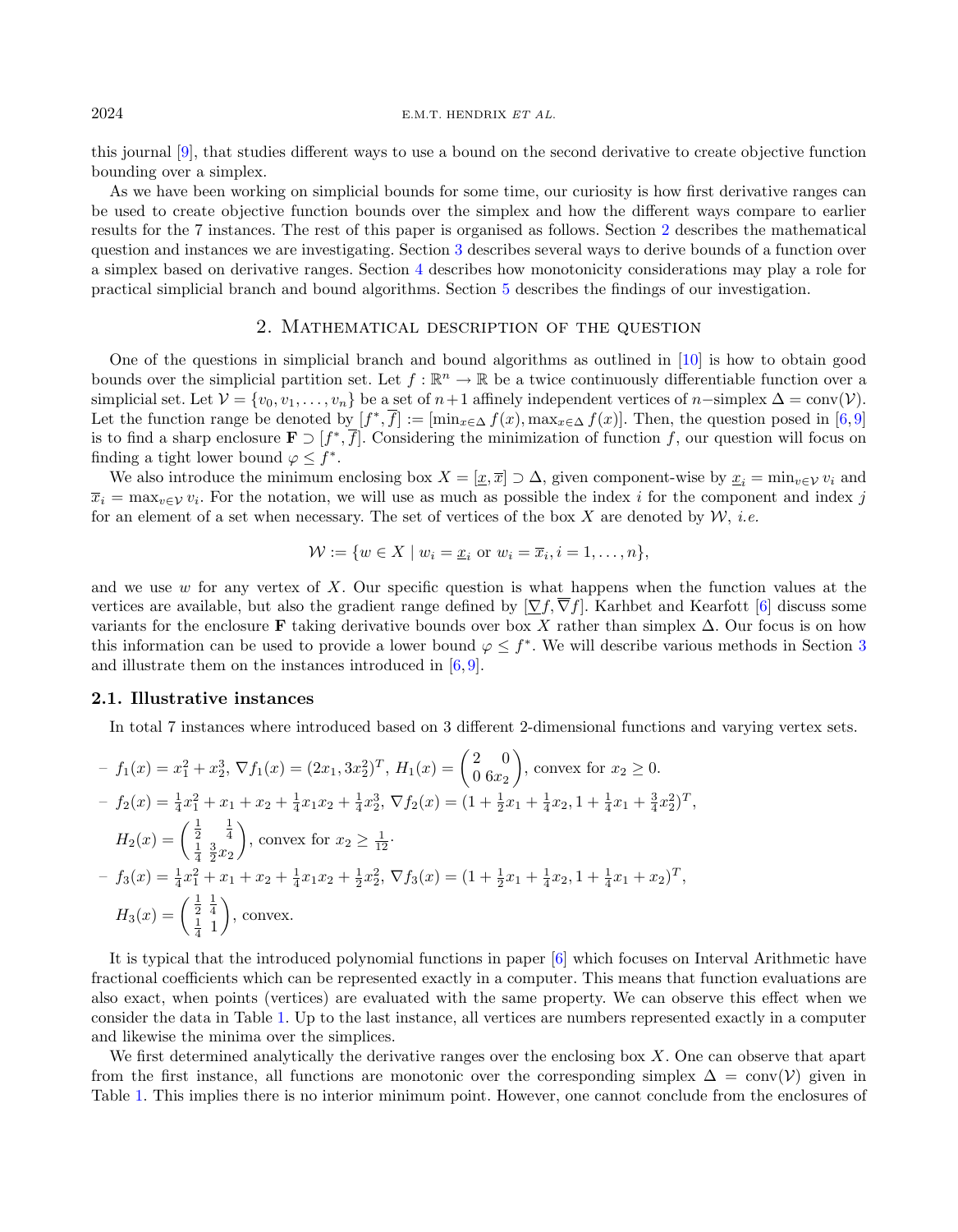| Inst.            |                  |                | V                                                                                                                                                                                                                                                                                                                                                                  | $X=[\underline{x},\overline{x}]$ | $[\nabla f, \overline{\nabla} f]_X$                                                                                                 | $[\nabla f,\overline{\nabla}f]_{\Delta}$                                                                                      |
|------------------|------------------|----------------|--------------------------------------------------------------------------------------------------------------------------------------------------------------------------------------------------------------------------------------------------------------------------------------------------------------------------------------------------------------------|----------------------------------|-------------------------------------------------------------------------------------------------------------------------------------|-------------------------------------------------------------------------------------------------------------------------------|
| $\overline{1}$   |                  |                | $f_1 \quad -\frac{3}{4} \quad \begin{bmatrix} -1 & \frac{1}{2} & \frac{1}{2} \\ 0 & -1 & 1 \end{bmatrix} \quad \begin{pmatrix} \begin{bmatrix} -1 & \frac{1}{2} \end{bmatrix} \\ \begin{bmatrix} -1 & 1 \end{bmatrix} \end{pmatrix}$                                                                                                                               |                                  | $\begin{pmatrix} [-2,1] \\ [0,3] \end{pmatrix}$                                                                                     | $\begin{pmatrix} [-2,1] \\ [0,3] \end{pmatrix}$                                                                               |
| $\overline{2}$   | $\mathfrak{f}_2$ |                | $-\frac{13}{16}$ $\begin{bmatrix} -1 & \frac{1}{2} & \frac{1}{2} \\ 0 & -1 & 1 \end{bmatrix}$ $\left( \begin{bmatrix} -1 & \frac{1}{2} \\ \frac{1}{2} & -1 & 1 \end{bmatrix} \right)$                                                                                                                                                                              |                                  | $\left(\begin{bmatrix} \frac{1}{4}, \frac{3}{2} \\ \frac{3}{4}, \frac{15}{8} \end{bmatrix}\right)$                                  | $\begin{pmatrix} \left[\frac{1}{2},\frac{3}{2}\right] \\ \left[\frac{3}{4},\frac{15}{8}\right] \end{pmatrix}$                 |
| 3                |                  |                | $-\frac{15}{64}$ $\left[\begin{matrix}-\frac{1}{4} & \frac{1}{8} & \frac{1}{8} \\ 0 & -\frac{1}{4} & \frac{1}{4}\end{matrix}\right]$ $\left(\begin{matrix}-\frac{1}{4}, \frac{1}{8} \\ -\frac{1}{4}, \frac{1}{4}\end{matrix}\right)$ $\left(\begin{matrix}\left[\frac{13}{16}, \frac{9}{8}\right] \\ \left[\frac{15}{16}, \frac{69}{64}\right]\end{matrix}\right)$ |                                  |                                                                                                                                     | $\left( \begin{matrix} \left[\frac{7}{8},\frac{9}{8}\right] \\ \left[\frac{15}{16},\frac{69}{64}\right] \end{matrix} \right)$ |
| $\overline{4}$   |                  |                | $f_2$ $-\frac{33}{4}$ $\begin{bmatrix} -2 & 2 & 0 \\ 0 & -3 & 3 \end{bmatrix}$ $\begin{pmatrix} [-2, 2] \\ [-3, 3] \end{pmatrix}$                                                                                                                                                                                                                                  |                                  | $\left( \begin{array}{c} \left[ -\frac{3}{4}, \frac{11}{4} \right] \\ \left[ \frac{1}{2}, \frac{33}{4} \right] \end{array} \right)$ | $\begin{pmatrix} \left[0, \frac{7}{4}\right] \\ \left[\frac{1}{2}, \frac{33}{4}\right] \end{pmatrix}$                         |
| $\overline{5}$   |                  |                | $f_2 \quad -\frac{15}{64} \quad \begin{bmatrix} -\frac{1}{4} & \frac{1}{4} & 0 \\ 0 & -\frac{3}{8} & \frac{3}{8} \end{bmatrix} \quad \left( \begin{bmatrix} -\frac{1}{4}, \frac{1}{4} \\ -\frac{3}{8}, \frac{3}{8} \end{bmatrix} \right) \quad \left( \begin{bmatrix} \frac{25}{32}, \frac{39}{32} \\ \frac{15}{16}, \frac{299}{256} \end{bmatrix} \right)$        |                                  |                                                                                                                                     | $\begin{pmatrix} \left[\frac{7}{8}, \frac{35}{32}\right] \\ \left[\frac{15}{16}, \frac{299}{256}\right] \end{pmatrix}$        |
| $\boldsymbol{6}$ |                  |                | $f_3$ $-\frac{15}{64}$ $\begin{bmatrix} -\frac{1}{4} & \frac{1}{4} & 0 \\ v_0 & -\frac{3}{8} & \frac{3}{8} \end{bmatrix}$ $\begin{bmatrix} \left[-\frac{1}{4}, \frac{1}{4}\right] \\ \left[-\frac{3}{8}, \frac{3}{8}\right] \end{bmatrix}$                                                                                                                         |                                  | $\begin{pmatrix} \left[\frac{25}{32}, \frac{39}{32}\right] \\ \left[\frac{9}{16}, \frac{23}{16}\right] \end{pmatrix}$               | $\left(\begin{matrix}\left[\frac{7}{8},\frac{35}{32}\right] \cr \left[\frac{11}{16},\frac{11}{8}\right]\end{matrix}\right)$   |
| $\overline{7}$   | $f_3$            | $\frac{19}{2}$ | $\begin{bmatrix} 1 & 1.2 & 0.6 \\ 3 & 3.4 & 3.8 \end{bmatrix}$                                                                                                                                                                                                                                                                                                     | $\binom{[0.6, 1.2]}{[3, 3.8]}$   | $\binom{[2.05, 3.45]}{[4.15, 5.1]}$                                                                                                 | $\binom{[2.25, 2.45]}{[4.25, 4.95]}$                                                                                          |

<span id="page-2-1"></span>Table 1. The 7 instances introduced in [\[6\]](#page-11-4) with the corresponding minimum function value  $f^*$  and the gradient range over the enclosing box X and simplex  $\Delta$ .

the gradients that the minimum is attained at a vertex; one can conclude that it can be found on the boundary, which for the 2D cases is an edge of the simplex, see  $[4]$ . In a practical branch and bound context, one can reduce the dimension and work with lower dimensional simplices as partition sets. Specifically for all instances, the minimum  $f^*$  is attained at a vertex. We will discuss the theoretical background for these observations in Section [4.](#page-7-0)

As mentioned in [\[6\]](#page-11-4), the gradient range is of course tighter over the simplex  $\Delta$  than over the enclosing box  $X \supset \Delta$ . In Table [1,](#page-2-1) the ranges over the simplex are given, computed in an analytical way.

# 3. Various bounds based on derivative information

# <span id="page-2-0"></span>3.1. 1-norm Lipschitz relaxation

In [\[10\]](#page-11-2) Chapter 2, an overview is given of the use of lower bounds based on the so-called Lipschitz constant. In the context of differentiable functions, the tightest Lipschitz constant over the simplex is given by

<span id="page-2-2"></span>
$$
L_{\Delta p} = \max_{x \in \Delta} \|\nabla f(x)\|_p \tag{3.1}
$$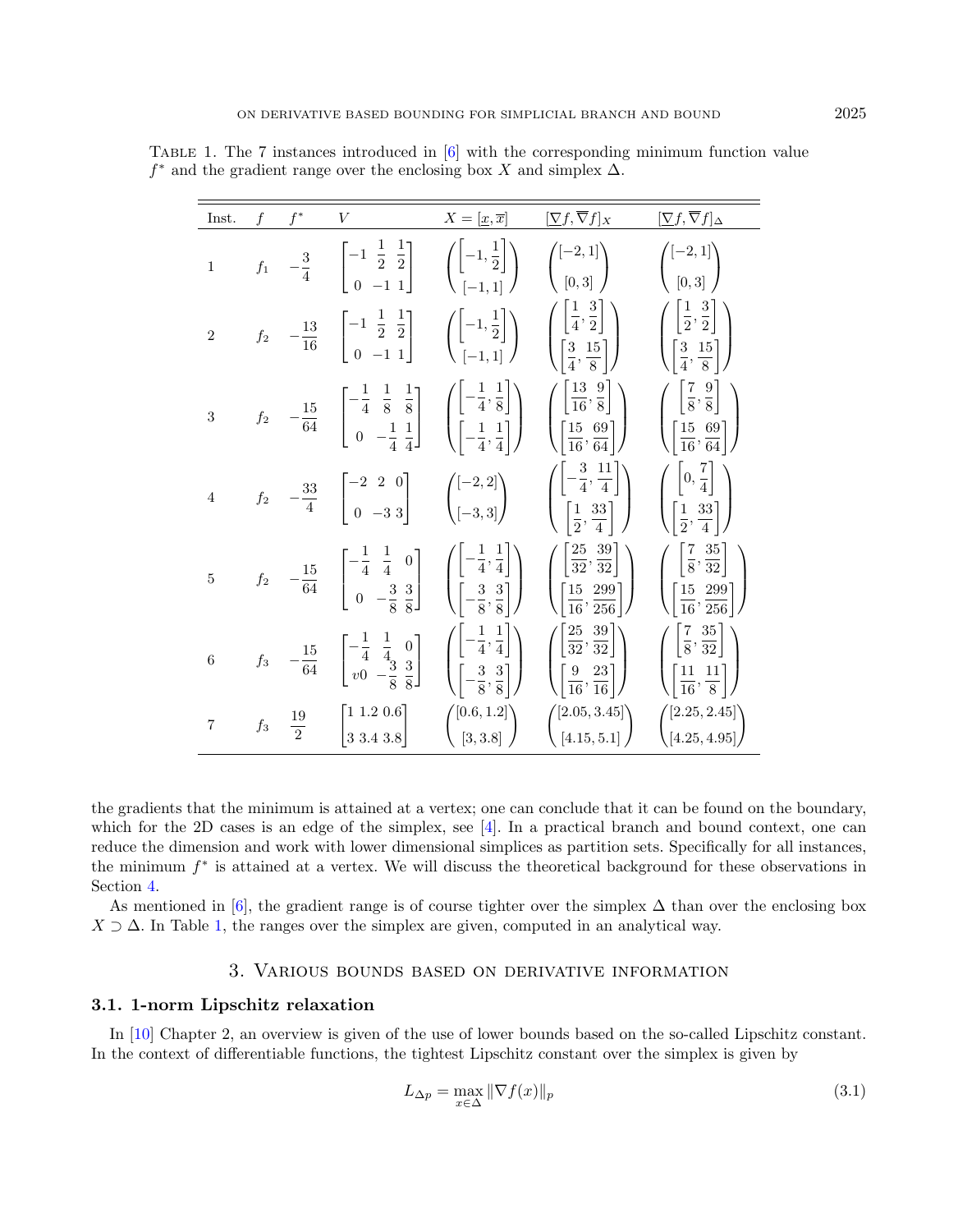#### <span id="page-3-0"></span> $2026$  E.M.T. HENDRIX ET AL.

for different norms represented by the parameter p. From any vertex  $v \in V$ , we have the relaxation

$$
f(x) \ge f(v) - L_{\Delta p} \|x - v\|_{\frac{p}{p-1}} \qquad \forall x \in \Delta,
$$
\n(3.2)

where  $\frac{p}{p-1}$  gives the dual norm of p, e.g.  $\|\cdot\|_1 \leftrightarrow \|\cdot\|_{\infty}$  or  $\|\cdot\|_2 \leftrightarrow \|\cdot\|_2$ . A lower bound of f over  $\Delta$  can be found by solving

<span id="page-3-4"></span><span id="page-3-1"></span>
$$
\min_{x \in \Delta} \max_{v \in \mathcal{V}} \left\{ f(v) - L_{\Delta p} \|x - v\|_{\frac{p}{p-1}} \right\}.
$$
\n(3.3)

As [\(3.3\)](#page-3-0) enhances the minimization of the maximum over concave functions, this implies in general solving a global optimization problem. Instead of explicitly solving problem [\(3.3\)](#page-3-0), one often takes as lower bound the best relaxation over all the vertices, e.g. [\[3\]](#page-11-7). Written in terms of 1-norm distance [\[10\]](#page-11-2), this is

$$
\varphi_L := \max_{v \in \mathcal{V}} \left\{ f(v) - L_{\Delta \infty} \max_{u \in \mathcal{V}} \|u - v\|_1 \right\}.
$$
\n(3.4)

This is one of the bounds used in [\[10\]](#page-11-2) to derive simplicial function bounds. Notice that for the 7 instances, the expression in [\(3.1\)](#page-2-2) to be maximized is a convex function, such that  $L_{\Delta\infty}$  can be found by evaluating the infinite norm of the gradient at the vertices. The corresponding lower bound  $\varphi_L$  is given in Table [2](#page-4-0) as decimal number for the 7 instances.

For a box shaped partition set as  $X$ , Meewella and Mayne in [\[7\]](#page-11-8) use the 1-norm distance, where [\(3.3\)](#page-3-0) becomes an LP problem. Notice that the Lipschitz constant should then also be taken over  $X$ :

<span id="page-3-3"></span>
$$
L_{X\infty} := \max_{x \in X} \|\nabla f(x)\|_{\infty} = \max_{x \in X} \max_{i} |\nabla_i f(x)|.
$$
\n(3.5)

We add to the lower bounding LP of [\[7\]](#page-11-8) the restriction of optimizing over the simplex ∆. To capture the 1-norm distance from a box vertex without using the absolute value function, we introduce the vector  $I_w$  for all vertices  $w \in \mathcal{W}$ :

$$
I_{iw} = 1
$$
 if  $w_i = \underline{x}_i$ , else  $I_{iw} = -1$ ,  $i = 1, ..., n$ .

Using the function values  $f(w)$  on the vertices  $w \in \mathcal{W}$  and the Lipschitz constant  $L_{X\infty}$  over the box [\(3.5\)](#page-3-1), the lower bound is given by

<span id="page-3-2"></span>
$$
\varphi_M := \min z
$$
  
s.t.  $z \ge f(w) - L_{X\infty} I_w^T(y - w), w \in \mathcal{W}$   

$$
y = \sum_{k=0}^n v_k \lambda_k
$$
  

$$
\sum_{k=0}^n \lambda_k = 1
$$
  

$$
\lambda_k \ge 0.
$$
  
(3.6)

The obtained lower bounds for the 7 instances are given in Table [2.](#page-4-0) Notice that the determination of the lower bound  $\varphi_M$  requires solving a small LP problem which may imply calling an external routine. The computation of lower bound  $\varphi_L$  will be less time consuming, although the efficiency depends on the implementation of course. One can observe that both lower bounds are far from the minimum and that in all cases  $\varphi_L$  is worse than the more sophisticated  $\varphi_M$ , i.e.  $\varphi_L < \varphi_M$ . This tendency is general, but it is not a mathematical truth. It is possible to design degenerate cases (see Example [3.1\)](#page-3-2) where  $\varphi_L > \varphi_M$ , which requires the gradient range over the simplex  $\Delta$  to be much smaller in absolute value than the gradient range over the box X.

**Example 3.1.** Consider the function  $f(x) = x_1^2 x_2^2$  over the simplex defined by vertex set  $\{(-1, -1)^T, (2, 0)^T,$  $(0, 2)^T$ . The minimum of 0 is attained at a minimizer set with infinitely many elements, where  $x_1 = 0$  or  $x_2 = 0$ . The bounds for this instance are given in Table [3.](#page-4-1) For this specific case, we have that  $\varphi_L = 1-2.37 \times 4 = -8.48$ . Solving the LP [\(3.6\)](#page-3-3) with the data of this instance provides  $\varphi_M = -39.5$ .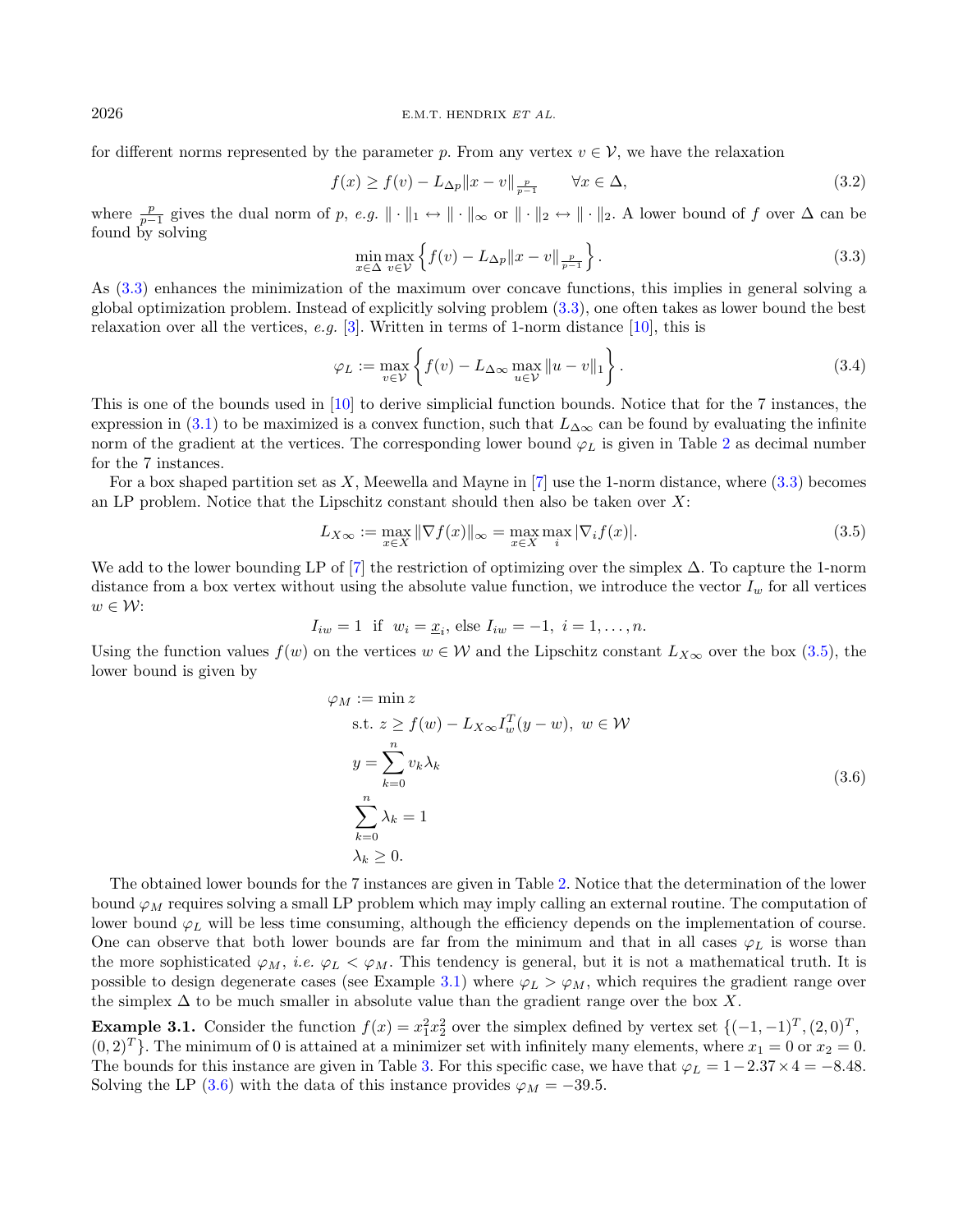<span id="page-4-0"></span>TABLE 2. The minimum  $f^*$  over  $\Delta$  rounded to a decimal number,  $\infty$ -Lipschitz constant over the enclosing box X and simplex  $\Delta$  and lower bounds  $\varphi_L$  based on [\(3.4\)](#page-3-4),  $\varphi_M$  based on [\(3.6\)](#page-3-3).

| Inst.          | $f^*$     | $L_{X\infty}$        | $L_{\Delta\infty}$   | $\varphi_L$ | $\varphi_M$ |
|----------------|-----------|----------------------|----------------------|-------------|-------------|
| 1              | $-0.75$   | 3                    | 3                    | $-6.25$     | $-4.625$    |
| $\overline{2}$ | $-0.8125$ | 15<br>$\overline{8}$ | 15<br>8              | $-2.75$     | $-2.5625$   |
| 3              | $-0.2344$ | $\frac{9}{8}$        | $\frac{9}{8}$        | $-0.3125$   | $-0.3066$   |
| 4              | $-8.25$   | 33<br>$\sqrt{4}$     | 33<br>$\overline{4}$ | $-56.25$    | $-38.75$    |
| 5              | $-0.2344$ | $\frac{39}{32}$      | 299<br>256           | $-0.7798$   | $-0.3813$   |
| 6              | $-0.2344$ | $\frac{23}{16}$      | 11<br>8              | $-0.9297$   | $-0.502$    |
| 7              | 9.5       | 5.1                  | 4.95                 | 6.81        | 8.7         |

<span id="page-4-2"></span>TABLE 3. Data of example [3.1](#page-3-2) instance where  $\varphi_L > \varphi_M$ .

<span id="page-4-3"></span>

|                  |  | $X = [\underline{x}, \overline{x}] \quad [\nabla f, \overline{\nabla} f]_X \quad [\nabla f, \overline{\nabla} f]_{\Delta}$ |                                                                                                                                                        | $L_{X\infty}$ $L_{\Delta\infty}$ |      |
|------------------|--|----------------------------------------------------------------------------------------------------------------------------|--------------------------------------------------------------------------------------------------------------------------------------------------------|----------------------------------|------|
| $x_1^2x_2^2 = 0$ |  |                                                                                                                            | $\begin{pmatrix} [-1,2] \\ [-1,2] \end{pmatrix} \begin{pmatrix} [-2,16] \\ [-2,16] \end{pmatrix} \begin{pmatrix} [-2,2.37] \\ [-2,2.37] \end{pmatrix}$ | 16                               | 2.37 |

### <span id="page-4-1"></span>3.2. Using the box gradient range

What we observed in the Lipschitz way of thinking is that the same global derivative bound is taken in all directions. Another way of thinking is to focus on the directional derivative and to use the gradient range explicitly over the enclosing box as suggested in [\[8\]](#page-11-9) and apply this over the simplex. Given any base point  $b \in X$ , a valid lower bound is given by the Taylor view

$$
f(x) \ge f(b) + \frac{(x - b)^T \nabla f}{x \in X} \qquad x \in X.
$$
\n(3.7)

The difficulty here is that given the gradient range  $[\nabla f, \overline{\nabla} f]$ , the lower bound of the directional derivative in direction  $x - b$ ,

$$
\underline{(x-b)^{T}\nabla f} = \sum_{i=1}^{n} \min\{(x_i - b_i)\underline{\nabla}_i f, (x_i - b_i)\overline{\nabla}_i f\},\tag{3.8}
$$

is not very tight. The complexity of the overestimation becomes less if we know that given base point b and variable x the term  $x_i - b_i$  is always positive or always negative. This is the case, if we consider the box vertices  $w \in \mathcal{W}$  as base points like in [\[7,](#page-11-8)[8\]](#page-11-9). To extend the idea for a simplicial lower bound, we again introduce directions of interest for each box vertex. Let vectors  $G_w$  be defined by

$$
G_{iw} = \underline{\nabla}_i f
$$
 if  $w_i = \underline{x}_i$ , else  $G_{iw} = \overline{\nabla}_i f$ ,  $i = 1, ..., n$ .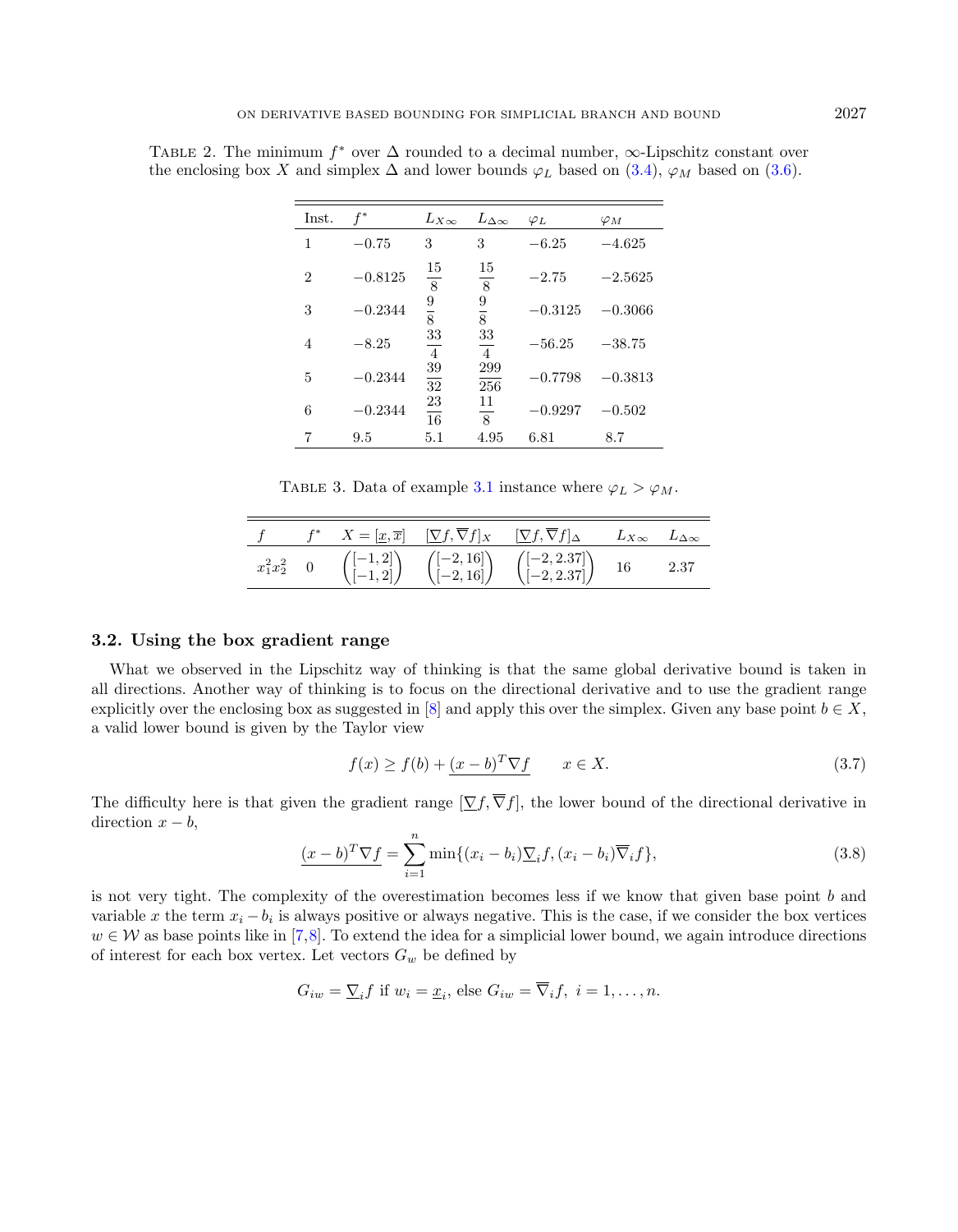

<span id="page-5-1"></span>FIGURE 1. At the *left*, contours of  $f_3$  over simplex, minimum point  $(-1.71, -0.57)$ ,  $f^* = -1.14$ as red square. At the *right*, contours of lower bounding function z of  $(3.9)$ .

Using a linear relaxation from each box vertex and extending towards the simplex, we obtain the following LP:

<span id="page-5-0"></span>
$$
\varphi_F := \min z
$$
  
s.t.  $z \ge f(w) + G_w^T(x - w)$ ,  $w \in \mathcal{W}$   

$$
x = \sum_{k=0}^n v_k \lambda_k
$$
  

$$
\sum_{k=0}^n \lambda_k = 1
$$
  
 $\lambda_k \ge 0$ . (3.9)

The underestimation is illustrated in Figure [1](#page-5-1) by a simplex around the minimum point of  $f_3$  along with the contours of underestimating function  $z(x) := \max_{w \in \mathcal{W}} \{f(w) + G_w^T(x - w)\}\.$  The reached lower bounds for the 7 instances are reported in Table [4.](#page-6-0) As one can observe, they are always tighter than the Lipschitzian lower bounds. This is not a coincidence.

**Proposition 3.2.** Consider an instance of  $f^* := \min_{x \in \Delta} f(x)$  with enclosing box  $X \supset \Delta$  and derivative range  $[\nabla f, \overline{\nabla} f]_X$ . The lower bounds  $\varphi_M$  according to [\(3.6\)](#page-3-3) and  $\varphi_F$  according to [\(3.9\)](#page-5-0) fulfil  $\varphi_M \leq \varphi_F \leq f^*$ .

*Proof.* Since both bounds are based on the maximum of linear lower bounding functions,  $\varphi_M$  and  $\varphi_F$  are valid lower bounds. Given that  $L_{X\infty} \ge \max\{\sum_i f, \nabla_i f\}$  implies that  $-L_{X\infty}I_{iw} \ge G_{iw}$  for all  $w \in \mathcal{W}, i = 1, \ldots, n$ . Thus,  $\forall x \in X$ ,

<span id="page-5-2"></span>
$$
\underline{\nabla f^T(x - w)} = G_w^T(x - w) \ge -L_{X\infty} I_w^T(x - w).
$$

Given the maximum is taken over  $w \in \mathcal{W}$  using the same function evaluations  $f(w)$  in both underestimations, we have that  $\varphi_F \geq \varphi_M$ .

In [\[6\]](#page-11-4), several variants are elaborated around what is called the center form, or mean value form. In this concept, one considers for base point b the center or midpoint  $m = \frac{1}{2}(\underline{x} + \overline{x})$  of the enclosing box in [\(3.7\)](#page-4-2). As the corresponding lower bounding function  $z(x) = f(m) + (x - m)^T \nabla f$  is concave over the enclosing box, its minimum over the simplex is attained in one of the vertices defining a lower bound

$$
\varphi_m := f(m) + \min_{v \in \mathcal{V}} \underbrace{(v - m)^T \nabla f}.
$$
\n(3.10)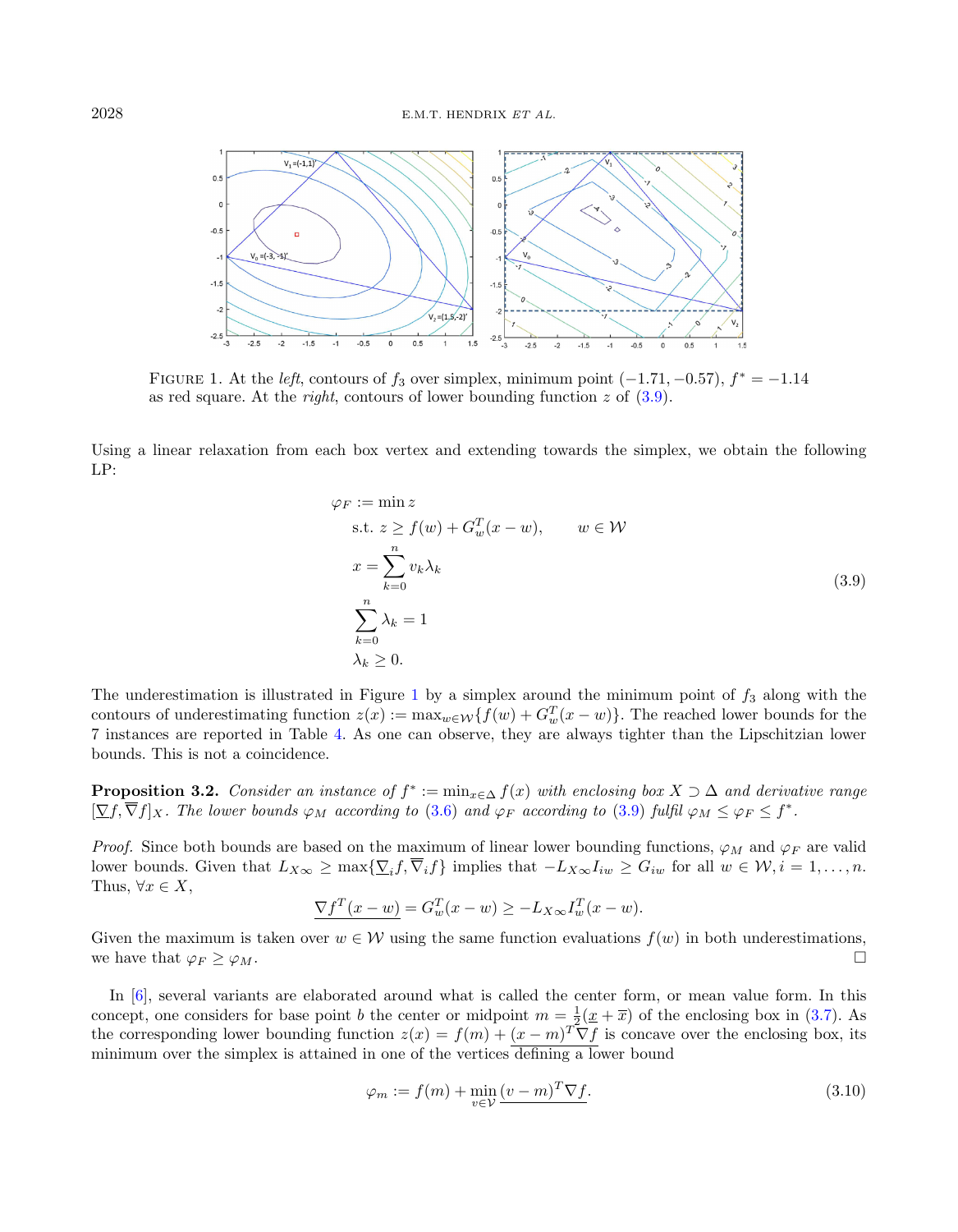<span id="page-6-0"></span>TABLE 4. The minimum f<sup>\*</sup> over  $\Delta$  rounded to a decimal number, the best lower bound  $\varphi_K$ found in [\[6\]](#page-11-4) and the value  $\varphi$  found in [\[9\]](#page-11-5) using second order information. Lower bounds  $\varphi_L$ based on [\(3.4\)](#page-3-4),  $\varphi_M$  based on [\(3.6\)](#page-3-3) and  $\varphi_F$  based on [\(3.9\)](#page-5-0),  $\varphi_m$  according to [\(3.10\)](#page-5-2) and  $\varphi_c$  based on [\(3.11\)](#page-6-1). In grey, the sharpest lower bounds are emphasized.

| Inst.          | $f^*$     | $\varphi_K$ | $\varphi_O$ | $\varphi_L$ | $\varphi_M$ | $\varphi_F$ | $\varphi_m$ | $\varphi_c$ |
|----------------|-----------|-------------|-------------|-------------|-------------|-------------|-------------|-------------|
|                | $-0.75$   | $-1$        | $-1.57$     | $-6.25$     | $-4.625$    | $-1.5$      | $-2.1875$   | $-2.5$      |
| $\overline{2}$ | $-0.8125$ | $-1.75$     | $-1.215$    | $-2.75$     | $-2.5625$   | $-1.2625$   | $-1.3594$   | $-1.5$      |
| 3              | $-0.2344$ | $-0.282$    | $-0.252$    | $-0.3125$   | $-0.3066$   | $-0.2383$   | $-0.2725$   | $-0.2813$   |
| 4              | $-8.25$   | $-26.25$    | $-12.521$   | $-56.25$    | $-38.75$    | $-10.9643$  | $-19.25$    | $-19.25$    |
| 5              | $-0.2344$ | $-0.274$    | $-0.254$    | $-0.7798$   | $-0.3813$   | $-0.2476$   | $-0.3047$   | $-0.3047$   |
| 6              | $-0.2344$ | $-0.297$    | $-0.235$    | $-0.9297$   | $-0.502$    | $-0.3047$   | $-0.3047$   | $-0.3047$   |
| $\overline{7}$ | 9.5       | 9.22        | 9.5         | 6.81        | 8.7         | 9.46        | 9.3525      | 9.3144      |

Notice that using such a lower bound implies evaluating  $f$  at the midpoint of an enclosing box and not at its vertices. Due to the concave shape of the underestimating function, such lower bound may work well for instances where f is concave over the simplex in contrast to the convex shaped underestimating function in [\(3.9\)](#page-5-0).

The distance of the base point to the farthest vertex is smaller and consequently the underestimation may be less when using the centroid  $c := \frac{1}{n+1} \sum_{j=0}^{n} v_j$ . This provides lower bound

<span id="page-6-1"></span>
$$
\varphi_c := f(c) + \min_{v \in \mathcal{V}} \underbrace{(v - c)^T \nabla f}.
$$
\n(3.11)

Table [4](#page-6-0) shows the evaluation of the center form lower bounds  $\varphi_m$  and  $\varphi_c$  using the directional derivative lower bound [\(3.8\)](#page-4-3). The corresponding bounds are not tight for the 7 instances, as the instances are mostly convex and one can observe that  $\varphi_m$  and  $\varphi_c$  are less tight than  $\varphi_F$ . Also here, one can construct an instance where  $\varphi_m > \varphi_F$ , although this is not the general tendency.

**Example 3.3.** Consider the one-dimensional function  $f(x) = -|x|$  on the 1-simplex [-1, 1]. Although the function is not differentiable at 0, the derivative can be understood as sub-gradient, hence the gradient range is  $[-1, 1]$ . The function is concave and has a minimum of  $f^* = -1$  at the two vertices. Now we have that  $\varphi_m = 0 - 1 \times 1 = -1 = f^*$  and  $\varphi_F = -2$ , such that  $\varphi_m > \varphi_F$ . Notice that this function f fits exactly the underestimating function  $(3.7)$ , such that the lower bound equals the minimum. A similar phenomenon can be observed in [\[9\]](#page-11-5), where a careful quadratic lower bounding function is constructed. For instance 7, it even coincides with  $f_3$ , such that the lower bound  $\varphi = f^*$  for this case. Notice that there are some numerical errors, as several reported bounds  $\varphi$  in [\[9\]](#page-11-5) are even  $\varphi > f^*$ , which is impossible.

Notice also that if we change the example towards the convex variant, *i.e.*  $f(x) = |x|$  on the 1-simplex [−1, 1], then  $\varphi_F = 1 - 1 \times 1 = 0 = f^*$  and  $\varphi_m = -1$ , so the instance completely fits model [\(3.9\)](#page-5-0).

We compare all the discussed lower bounds with the best results from [\[6,](#page-11-4)[9\]](#page-11-5) in Table [4.](#page-6-0) For the used instances, the lower bounds reached by exploiting the derivative range and function evaluations in vertices or midpoints of partition sets are in general tighter than the ones reported in [\[6\]](#page-11-4), which use less information. For instance 1, [\[6\]](#page-11-4) shows that a naive interval enclosure provides a tighter bound than using other information. We observe the same in Table [4.](#page-6-0) Using more information on second derivatives may lead to even sharper bounds as sketched in [\[9\]](#page-11-5), although also most lower bounds based on derivative ranges reported in Table [4](#page-6-0) are tighter.

The instances used all exhibit a form of monotonicity. When the simplices represent a partition set, then usually lower bounding is not necessary, because the monotonicity information can be used to either eliminate the partition set or reduce it to lower dimensional faces. We discuss some theoretical results in Section [4](#page-7-0) and illustrate them with the provided instances.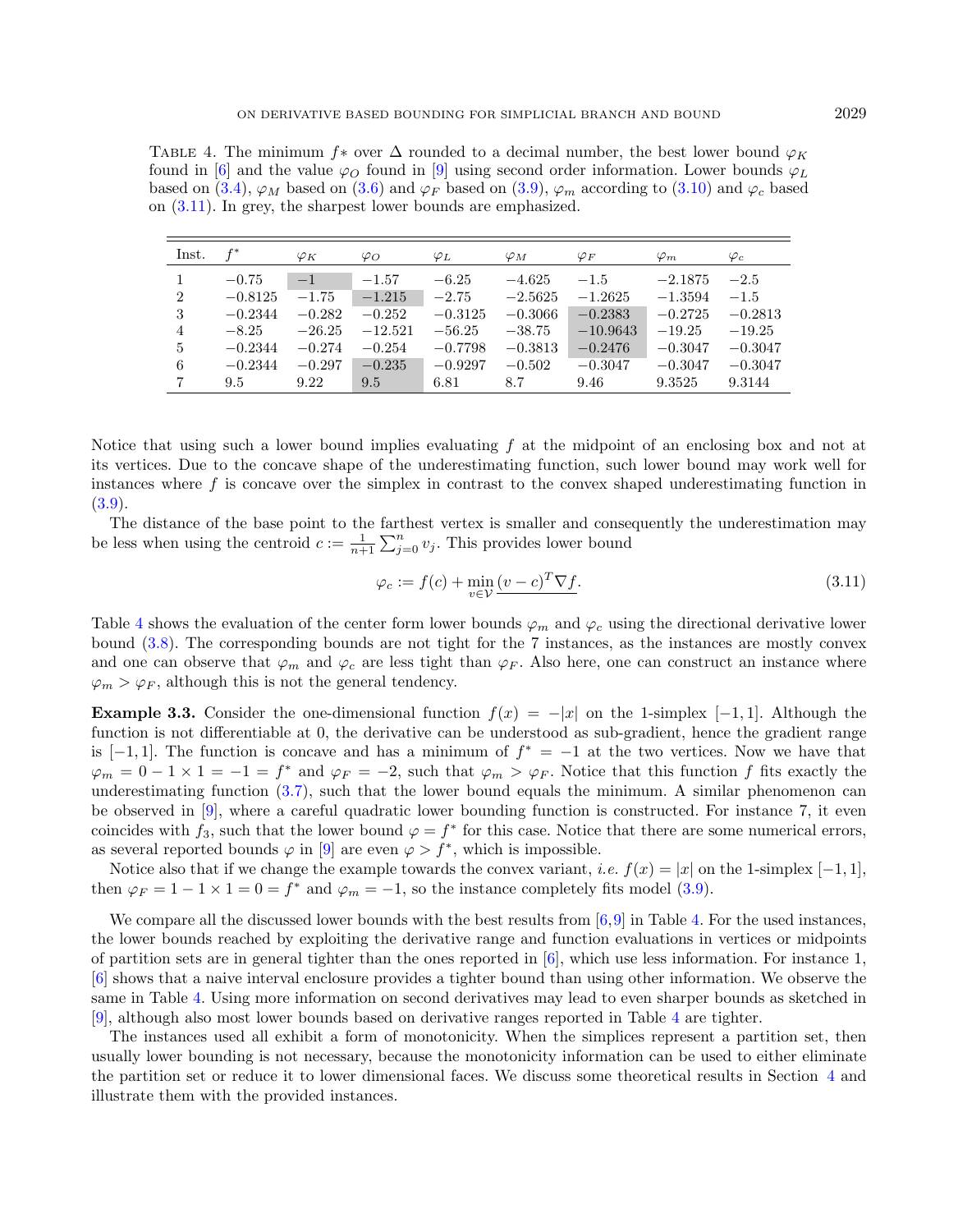#### $2030$  E.M.T. HENDRIX ET AL.

# 4. MONOTONICITY

In case we have monotonicity over a simplicial partition set, we may consider a dimension reduction towards a facet of the simplex which is contained in a face of the feasible area. Dimension reduction is of interest, because it tightens bounds on the function value and its derivatives. We first introduce some notation in Section [4.1.](#page-7-1) Then Section [4.2](#page-7-2) discusses theoretical results on monotonicity questions and Section [4.3](#page-9-0) on the directional derivatives. An illustration with the instances is provided in Section [4.4.](#page-10-1)

#### <span id="page-7-1"></span>4.1. Box and simplex faces

Consider box constrained domain  $D := \{x \in \mathbb{R}^n \mid \underline{x}_i \leq x_i \leq \overline{x}_i, i = 1, ..., n\}$ . We first discuss the concepts of faces, facets and relative interior for this domain. Consider one of the  $3<sup>n</sup> - 1$  faces  $b<sub>k</sub>$  of box D. A face is determined by the assignment of the variables (component-wise) represented by index  $i \in \{1, \ldots, n\}$  to one of three sets  $\mathcal{L}_k, \mathcal{U}_k$  and  $\mathcal{J}_k$  defined in the following way.

- Indices  $i \in \mathcal{L}_k$  represent variables  $x_i$  on the lower bound  $x_i = \underline{x}_i$ .
- Variable coordinate  $i \in \mathcal{U}_k$  means it takes the upper bound  $x_i = \overline{x}_i$ .
- The free coordinates are given by  $i \in \mathcal{J}_k$  where  $\underline{x}_i \leq x_i \leq \overline{x}_i$ .

The relative dimension (degree of freedom) of box face  $b_k$  is  $m_k = |\mathcal{J}_k|$ . The relative interior of  $b_k$  is given by

$$
rint(b_k) := \{ x \in b_k \mid \underline{x}_i < x_i < \overline{x}_i, i \in \mathcal{J}_k \}. \tag{4.1}
$$

A facet  $b_\ell$  of face  $b_k$  is a face that has one degree of freedom less; typically it is defined by adding one of the free variables i to either  $\mathcal{L}_k$  or  $\mathcal{U}_k$ . We will denote the set of facets of face  $b_k$  by  $\mathcal{F}(b_k)$ .

A global minimum point can be in the interior of  $D$ , in one of the vertices of  $D$  or in a relative interior of one of its other faces. The challenge for boundary solutions is that beforehand, we do not know in which (relative interior of) faces the minimum points can be found.

We consider a simplicial partition P of D, i.e.  $\bigcup_{\Delta \in \mathcal{P}} \Delta = D$  and the intersection of two simplices can only consist of a face of both simplices;  $\Delta, \Xi \in \mathcal{P}$  implies  $\Xi \cap \Delta = \partial \Delta \cap \partial \Xi$ . The analysis becomes more complicated when we consider simplices as subsets which are not full dimensional, *i.e.* they can be m-simplices with  $m < n$ . Moreover, we focus on a further dimension reduction towards facets of the subset  $\Delta$ .

A facet  $F = \text{conv}(\mathcal{V} \setminus \{u\})$  of m-simplex  $\Delta = \text{conv}(\mathcal{V})$  is given by removing a vertex u from vertex set  $\mathcal{V}$ . The relative interior of a simplex  $\Delta$  is given by

<span id="page-7-3"></span>
$$
rint(\Delta) := \left\{ x \in \mathbb{R}^n | x = V\lambda, \sum_{j=0}^m \lambda_j = 1; \lambda_j > 0, j = 0, \dots, m \right\}.
$$
\n(4.2)

The relative boundary of simplex  $\Delta$  is  $\partial \Delta := \Delta \setminus \text{rint}(\Delta)$ . Notice that the relative boundary consists of the set of facets  $\mathcal{F}(\Delta)$ , that is  $\partial \Delta = \cup_{F \in \mathcal{F}(\Delta)} F$ ,  $|\mathcal{F}(\Delta)| = |\mathcal{V}|$ .

#### <span id="page-7-2"></span>4.2. Monotonicity properties

A simplicial branch and bound on the box D keeps a list Λ of simplices, where the optimum can still be located;  $\min_{x \in D} f(x) = \min_{\Delta \in \Delta} \min_{x \in \Delta} f(x)$ . The idea is to refine partition sets  $\Delta$  and to eliminate  $\Delta$  if it can be shown that it cannot contain a global minimum point. So far, this paper focused on lower bounding to eliminate partition sets. Our question here is how derivative range  $[\nabla f, \nabla f]$  can be used to help the refinement process. The first observation is close to the concept of a monotonicity test.

**Proposition 4.1.** Let  $\Delta := \text{conv}(\mathcal{V}) \subset b_k$  with  $|\mathcal{V}| = m_k + 1$  and  $\exists i \in \mathcal{J}_k, 0 \notin [\underline{\nabla}_i f, \nabla_i f]_{\Delta}$ . Then  $\text{rint}(\Delta)$  does not contain a minimum point.

<span id="page-7-0"></span>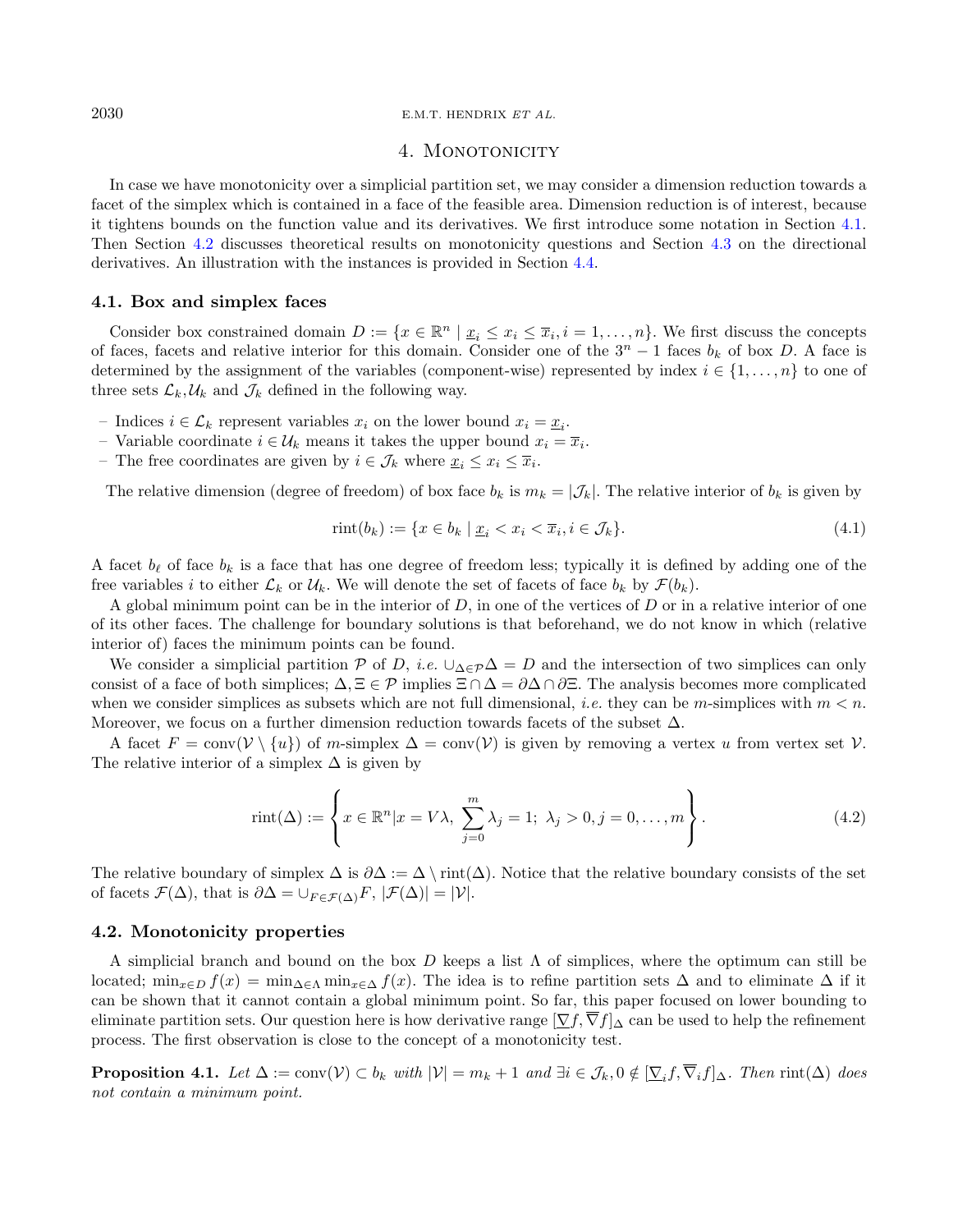*Proof.* A necessary condition for a minimum point  $x^*$  in the relative interior of face  $b_k$  is that

$$
\forall i \in \mathcal{J}_k, \ \frac{\partial f}{\partial x_i}(x^*) = 0.
$$

<span id="page-8-1"></span>The condition of the proposition implies that

$$
\forall x \in \text{rint}(\Delta), \frac{\partial f}{\partial x_i}(x) \neq 0,
$$

*i.e.* in each point  $x \in \text{rint}(\Delta)$  there exists an improving direction in component i such that x cannot be a minimum point.  $\Box$ 

Basically, for a practical use, this means we can remove the relative interior of  $\Delta$  and refine by storing its facets in Λ. However, if facets  $F \in \mathcal{F}(\Delta)$  are in the relative interior of  $b_k$  we are not interested in keeping them either.

<span id="page-8-3"></span>Corollary 4.2. Let  $\Delta := \text{conv}(\mathcal{V}) \subset b_k$  with  $|\mathcal{V}| = m_k + 1$  be a partition set in list  $\Lambda$  and  $\exists i \in \mathcal{J}_k, 0 \notin$  $[\sum_i f, \overline{\nabla}_i f]_{\Delta}$ . If  $F \in \mathcal{F}(\Delta)$ ,  $\nexists b_\ell \in \mathcal{F}(b_k)$ ,  $F \subset b_\ell$  then F can be removed from consideration in branch and bound list Λ. Consequently, if  $\forall F \in \mathcal{F}(\Delta), \nexists b_\ell \in \mathcal{F}(b_k), F \subset b_\ell$  then  $\Delta$  can be removed from consideration in branch and bound list Λ.

<span id="page-8-0"></span>The consequence for a practical refinement is that if f appears monotonic in  $\Delta$  in the sense of Proposition [4.1,](#page-7-3) then we only have to save those facets in  $\mathcal{F}(\Delta)$  that are included in a facet of  $b_k$ , *i.e.*  $\exists b_\ell \in \mathcal{F}(b_k)$  such that  $F \in b_{\ell}$ . It also means that we can eliminate all of  $\Delta$  in some circumstances. This means that  $\Delta$  may have a local optimum on its boundary, but this boundary is also included in other partition sets and can therefore be removed. On the other hand, this says that we still should keep facets F that are in a facet  $b_\ell$  of  $b_k$ .

There is an interesting case where it can be shown that the relative interior of  $F$  cannot contain a minimum point. For this we introduce the so-called normal vector p with respect to facet F. Let  $\Delta = \text{conv}(\mathcal{V})$ ,  $w \in \mathcal{V}$ ,  $W = V \setminus \{w\}$ , facet  $F = \text{conv}(W)$ . Consider  $u \in W$  and construct a set of vectors  $\mathcal{Y} := \{v - u, v \in W\} \setminus \{0\}$ with corresponding matrix representation Y. The normal vector of F in the direction of w can be expressed by defining (see *e.g.* [\[1\]](#page-11-10))

<span id="page-8-2"></span>
$$
p := [I - Y(Y^T Y)^{-1} Y^T] (w - u).
$$
\n(4.3)

Vector p points into the same half-space where  $\Delta$  is located. From each point in rint(F) direction p points into rint $(\Delta)$ .

**Proposition 4.3.** Let V be a vertex set,  $\Delta := \text{conv}(\mathcal{V}) \in b_k$  with  $|\mathcal{V}| = m_k + 1$  and  $\exists i \in \mathcal{J}_k, (\overline{\nabla}_i f)_{\Delta} < 0$ . Let  $u \in V$ ,  $\mathcal{Y} := V \setminus \{u\}$ , facet  $F := conv(\mathcal{Y})$ . If  $p_i > 0$ , then rint(F) cannot contain a minimum point of  $\min_{x \in \Delta} f(x)$ .

*Proof.* For any point  $y \in \text{rint}(F)$  we have that coordinate unit vector  $e_i$  is a feasible direction according to  $e_i^T p = p_i > 0$  in which we know that the function value goes down.

For the ease of reasoning, Proposition [4.3](#page-8-0) is posed in an increasing partial derivative way. The same applies of course the other way around.

**Corollary 4.4.** Consider the same conditions of Proposition [4.3,](#page-8-0) but having  $\exists i \in \mathcal{J}_k$ ,  $(\sum_i f)_{\Delta} > 0$ . If  $p_i < 0$ , then rint(F) cannot contain a minimum point of min<sub>x∈△</sub>  $f(x)$ .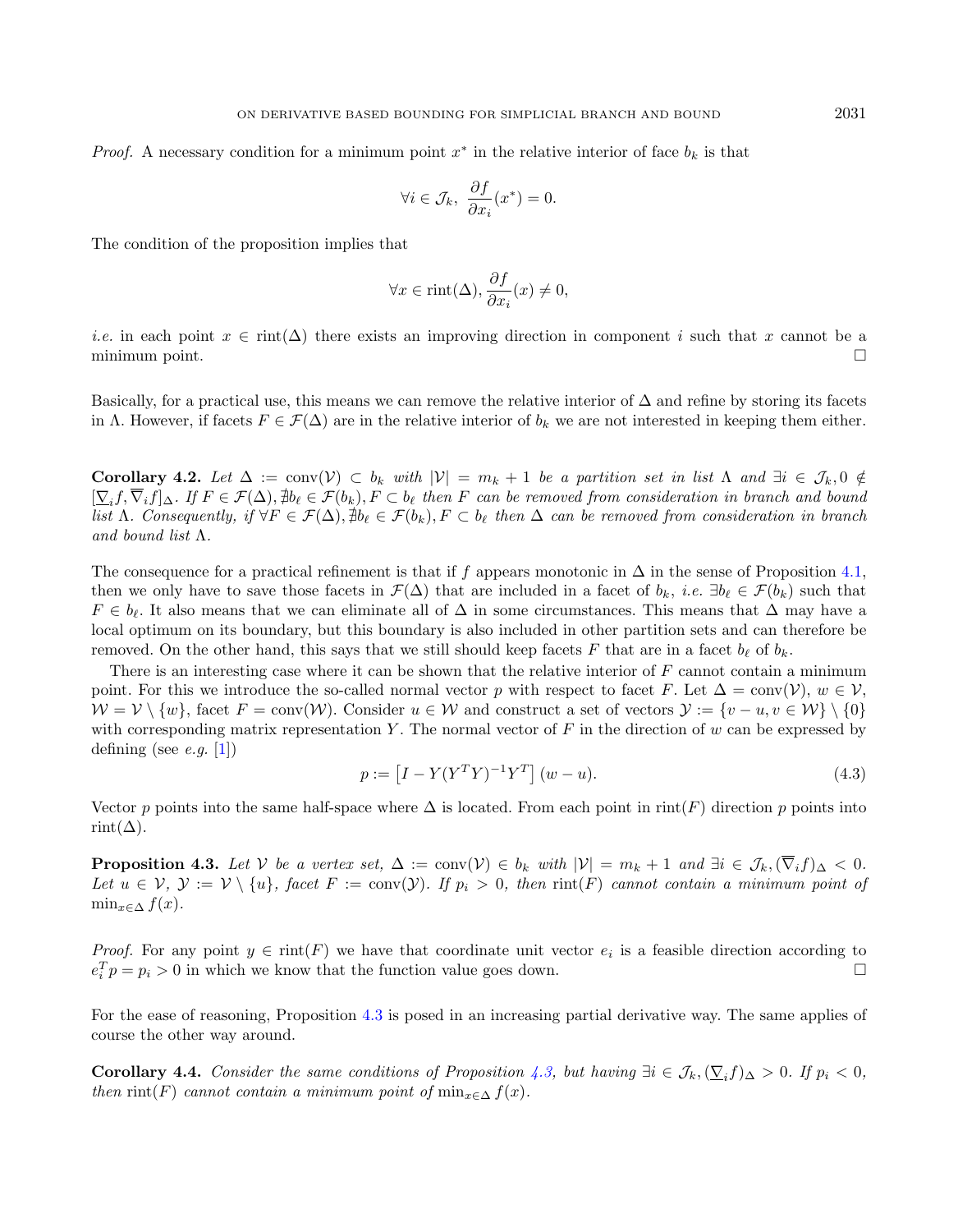# <span id="page-9-1"></span><span id="page-9-0"></span>4.3. Directional derivatives

A bound on the directional derivative as in [\(3.8\)](#page-4-3) can be used as follows.

**Proposition 4.5.** Let V be a vertex set,  $\Delta := \text{conv}(\mathcal{V})$ ,  $u \in \mathcal{V}$  and facet  $F := \text{conv}(\mathcal{V} \setminus \{u\})$ . If  $\exists y \in F$  such that there is a lower bound  $(u-y)^T \nabla f \geq 0$  on the directional derivative, i.e.  $\nabla f(x)^T (u-y) \geq 0$  for all  $x \in \Delta$ , then F contains a minimum point of min<sub> $x \in \Delta$ </sub>  $f(x)$ .

*Proof.* Consider the vertices of V ordered such that  $u = v_0$ . Let  $x = \sum_{j=1}^m \lambda_j v_j + \lambda_0 u$  be a minimum point  $x \notin F$ . The point y can be written as convex combination  $y = \sum_{j=1}^{m} \mu_j v_j$ . We construct a point z on F walking in direction  $y - u$  according to  $z = x - \lambda_0(u - y) = \sum_{j=1}^m (\lambda_j + \lambda_0 \mu_j) v_j$ . Then we have that  $f(z) \leq$  $f(x) - \lambda_0(u-y)^T \nabla f \le f(x)$ . So, minimum point x either does not exist, or z is also minimum point of  $\min_{x \in \Delta} f(x)$  and located on facet F.

This proposition implies an extension of Corollary [4.2.](#page-8-1) We can do a dimension reduction from  $\Delta$  to F, or alternatively remove  $\Delta$  from the list.

**Corollary 4.6.** Let  $\Delta := \text{conv}(\mathcal{V}) \subset b_k$  with  $|\mathcal{V}| = m_k + 1$  be a partition set in list  $\Lambda$  and  $u \in \mathcal{V}$  and  $\exists b_\ell \in \mathcal{F}(b_k)$ such that facet  $F := \text{conv}(\mathcal{V} \setminus \{u\}) \in b_{\ell}$ . If  $\exists y \in F$  such that  $\forall x \in \Delta$  the directional derivative  $(u - y)^T \nabla f(x) \geq 0$ , then  $\Delta$  can be replaced in  $\Lambda$  by F.

Corollary 4.7. Let  $\Delta := \text{conv}(\mathcal{V}) \subset b_k$  with  $|\mathcal{V}| = m_k + 1$  be a partition set in list  $\Lambda$  and  $u \in \mathcal{V}$  and  $\exists b_{\ell} \in \mathcal{F}(b_k)$  such that facet  $F := \text{conv}(\mathcal{V} \setminus \{u\}) \in b_{\ell}$ . If  $\exists y \in F$  such that  $\forall x \in \Delta$  the directional derivative  $(u-y)^T \nabla f(x)^T \geq 0$ , then  $\Delta$  can be removed from  $\Lambda$ .

A special case of the lowest dimensional faces with a relative interior is an edge.

**Corollary 4.8.** Let  $\Delta := \text{conv}(\{u, v\})$ . If  $(u - v)^T \nabla f \geq 0$  on the directional derivative, then  $v \in$  $\operatorname{argmin}_{x \in \Delta} f(x)$ .

The use of this theoretical result to generate a test is not easy when only the partial derivative ranges  $[\sum_i f, \overline{\nabla}_i f]_{\Delta}$  are available, as [\(3.8\)](#page-4-3) is not very tight. Focusing on the direction  $u - y$  with  $y = \sum_{j=1}^m \lambda_j v_j$ , we can demonstrate there is a (maximum) positive directional derivative solving the LP

<span id="page-9-2"></span>
$$
\max \sum_{i \in \mathcal{J}_k} z_i
$$
  
s.t.  $z_i \leq \sum_i f \sum_{j=1}^m (u_i - v_{ji}) \lambda_j, i \in \mathcal{J}_k$   
 $z_i \leq \overline{\nabla}_i f \sum_{j=1}^m (u_i - v_{ji}) \lambda_j, i \in \mathcal{J}_k$   
 $\sum_{i=1}^m \lambda_i = 1$   
 $\lambda_i \geq 0$  (4.4)

and checking the result is positive. Notice that for  $j \in \mathcal{L}_k \cup \mathcal{U}_k$ , we have that  $u_j = v_{ij}$ , *i.e.* the coordinates have the same values and we do not have to take the corresponding partial derivative into account.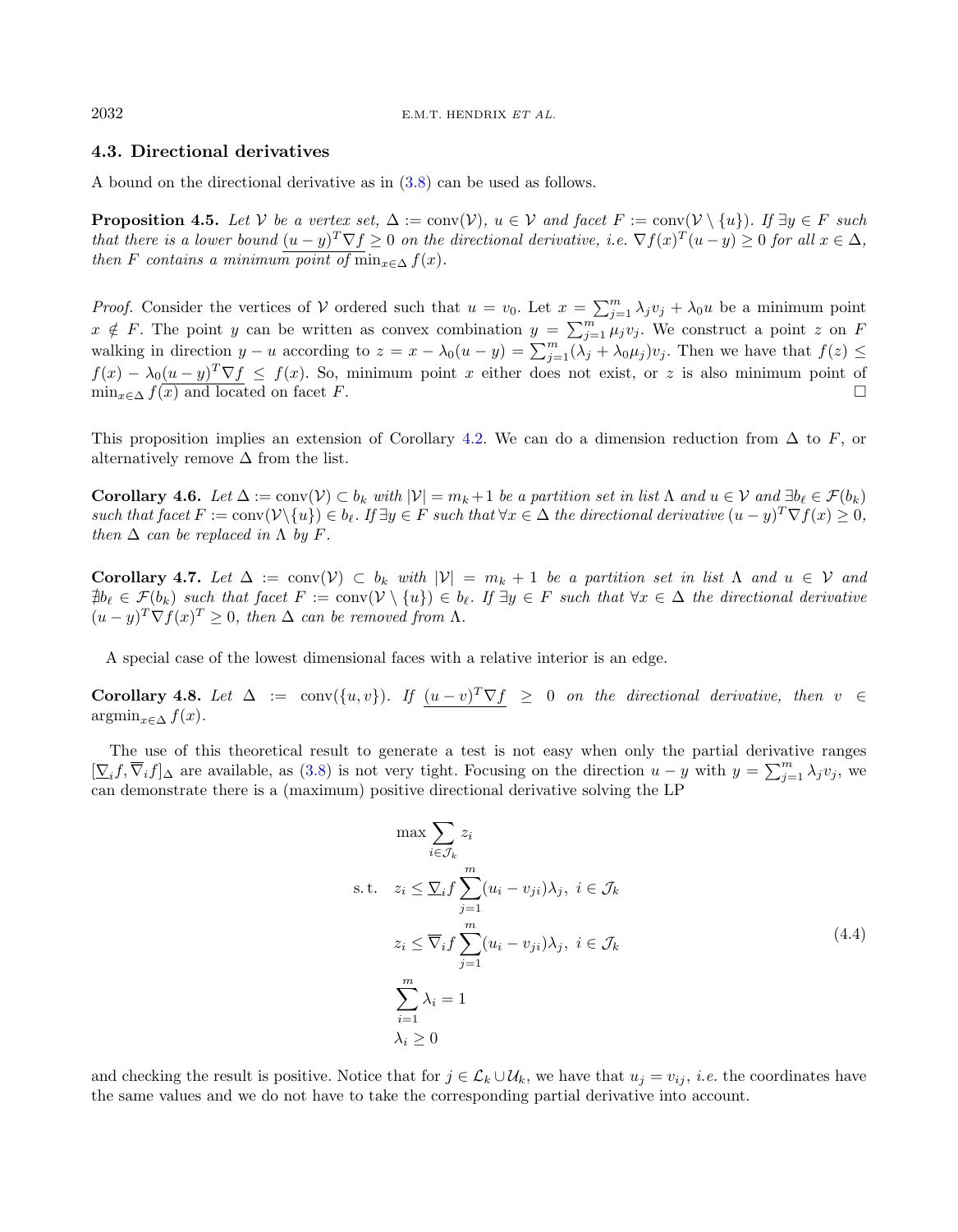| Inst.          | Proposition 4.3              | Proposition 4.5                | Corollary 4.8 |
|----------------|------------------------------|--------------------------------|---------------|
| 1              | $\{v_0, v_2\}, \{v_1, v_2\}$ | $\{v_0, v_1\}$ using $y = v_1$ |               |
| $\overline{2}$ | $\{v_0, v_1\}, \{v_2\}$      | $\{v_0, v_1\}$ using $y = v_1$ |               |
| 3              | $\{v_0, v_1\}, \{v_2\}$      | $\{v_0, v_1\}$ using $y = v_1$ |               |
| 4              | $\{v_0, v_1\}, \{v_2\}$      | $\{v_0, v_1\}$ using $y = v_0$ |               |
| 5              | $\{v_0, v_1\}, \{v_2\}$      | $\{v_0, v_1\}$ using $y = v_0$ |               |
| 6              | $\{v_0, v_1\}, \{v_2\}$      | $\{v_0, v_1\}$ using $y = v_0$ |               |
| 7              | $\{v_0, v_2\}, \{v_1\}$      | $\{v_0, v_2\}$ using $y = v_0$ | $\{v_0\}$     |

<span id="page-10-2"></span>Table 5. Monotonicity analysis of the 7 instances. Faces left over expressed as vertex set after using theoretical results.

#### <span id="page-10-1"></span>4.4. Monotonicity on the illustrative instances

For the analysis of simplicial partition sets over a box constrained region, it is good to realize that all initial partition sets in the subdivision introduced by Todd [\[11\]](#page-11-3) have facets in faces of the box. In future implementations, we will make use of that. Here we go step-wise through the consequences of the theoretical results for the 7 instances. A minimum can be attained at a relative interior point of a face, or at a vertex. Notice that all instances attain their minimum at a vertex.

Consider that in fact  $[\nabla f, \overline{\nabla} f]_{\Delta}$  in Table [1](#page-2-1) shows us that all 7 instances have boundary optima, given that  $\nabla_2 f \geq 0$ . For instance 1, this means that it could contain an interior optimum point, but that the optimum is also attained on the boundary. Proposition [4.1](#page-7-3) shows that in fact for all instances,  $\Delta$  can be replaced by its facets in reduced dimension in the list of subsets  $\Lambda$  before considering the lower bound over  $\Delta$ .

The next step is to consider what Proposition [4.3,](#page-8-0) or in our case Corollary [4.4](#page-8-2) concludes about which faces we do not have to consider. Focusing on the normal vector [\(4.3\)](#page-8-3), it can be shown that the (normalized) normal vectors p among instances 1–3 and among instances 4–6 are the same. A sharp test may conclude that for instance 1, we do not have to consider rint(conv( $\{v_0, v_2\}$ )) and for instances 2–6 rint(conv( $\{v_0, v_2\}$ ) and rint(conv({v<sub>1</sub>, v<sub>2</sub>}) can be left out of consideration. Due to the numbering of vertices, this is rint(conv({v<sub>0</sub>, v<sub>1</sub>}) and  $\text{rint}(\text{conv}(\{v_1, v_2\})$  for instance 7, see Table [5.](#page-10-2)

The last step is to exploit Proposition [4.5](#page-9-1) on the directional derivative. For instances 1–6 the focus on  $u = v_2$ provides the insight, that the minimum is attained at facet conv( $\{v_0, v_1\}$ ). For instances 1–3 one can take  $y = v_1$ and for instances 4–6 consider  $y = v_0$ . For instance 7, the facet with a minimum is conv( $\{v_0, v_2\}$ ), so  $u = v_1$ and one can consider  $y = v_0$ .

Continuation of this monotonicity analysis using Corollary [4.8](#page-9-2) is only successful for instance 7 to indicate the optimal vertex  $v_0$ . For the other instances, the underestimation of the directional derivative using  $(3.8)$  over the edge does not provide a proof of an increasing direction over the edge.

## 5. Conclusions and discussion

<span id="page-10-0"></span>The bounding in simplicial branch and bound has gotten a renewed attention recently. Our contribution focuses on the question how the knowledge of the derivative range of either the simplicial partition set or the enclosing box can be used to derive bounds and to perform a monotonicity analysis. We presented several theoretical results and used an earlier set of 7 instances introduced in literature to illustrate them.

From the analysis we learned that bounds are in general sharper when more detailed information is used; in our case gradient ranges are more detailed than a Lipschitz constant. Bounds are in general tighter for the 7 instances than the ones published before in literature. We also remark that all instances have a certain monotonicity. We show that the simplicial sets can be reduced in dimension using the introduced theoretical monotonicity results.